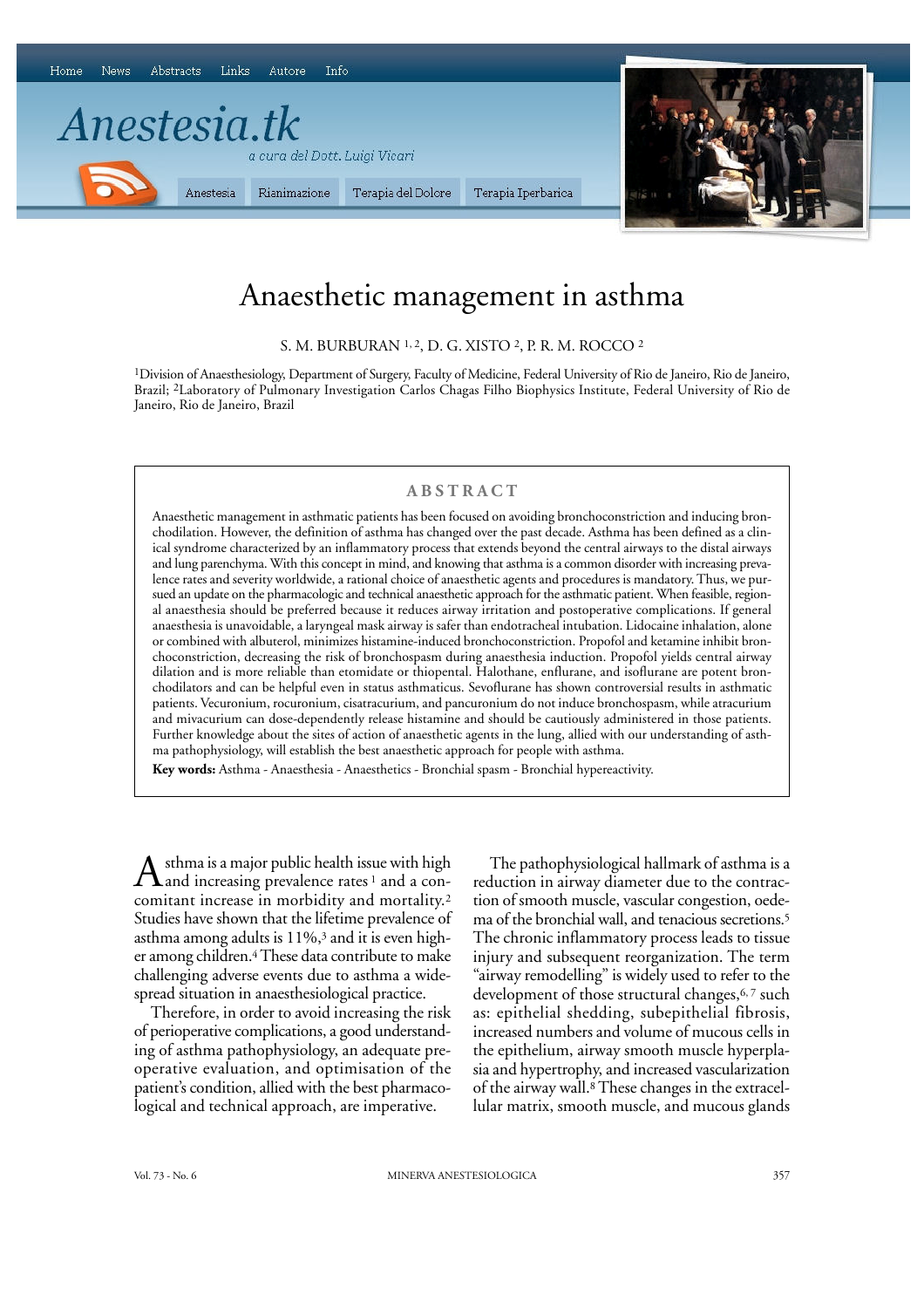BURBURAN ANAESTHETIC MANAGEMENT IN ASTHMA

have the capacity to influence airway function and reactivity in asthmatic patients manifested by a decline in forced expiratory volume in 1 s (FEV<sub>1</sub>) and bronchial hyper-responsiveness.<sup>9</sup>

Bronchospasm and mucous plugging obstruct both inspiratory and expiratory airflow. Resistance to expiratory airflow results in positive alveolar pressures at the end of expiration, which causes air-trapping and hyperinflation of the lungs and thorax, increased work of breathing, and alterations in respiratory muscle function. Airflow obstruction is not uniform, and the mismatching of ventilation to perfusion occurs, leading to changes in arterial blood gases.10, 11

The definition of asthma has changed over the past decade. Asthma has been defined as a clinical syndrome characterized by an inflammatory process that extends beyond the central airways to the distal airways and the lung parenchyma. Small airways have recently been recognized as a site of airflow obstruction and hyper-responsiveness.12-14

In view of these new pathophysiological findings, we attempted this review to outline available data and the criteria for the anaesthetic management in asthmatic patients.

## **Methods**

A computerized search of the English-language literature of PUBMED between 1995 and 2005 was conducted using the terms airway obstruction, asthma, bronchial hyper-reactivity, anaesthesia, and anaesthetics. Various combinations of the terms were used to maximize the results. Bibliographies of original research, commentaries, textbooks, and symposia were reviewed for additional relevant references. These publications were abstracted and compiled into tabular form under types of study design. Two-hundred twenty-two articles were selected for critical review. Of the articles excluded, most were reports that described anaphylactic reactions, bronchial hyper-responsiveness, and bronchospasm in nonasthmatic patients.

# **Anaesthetic management strategy**

# *Preoperative evaluation*

The anaesthesiologist's responsibility starts at the preoperative phase with the evaluation of the patient's pulmonary function. Warner *et al.*<sup>15</sup> observed that the frequency of perioperative bronchospasm and laryngospasm was surprisingly low in asthmatic patients. They identified 3 factors correlated with perioperative bronchospasm: the use of antibronchospastic medications; recent symptomatic exacerbation; and recent visit to a medical facility for treatment of asthma. Therefore, they reached the following conclusions: 1) persons with asthma but no symptoms are at low risk for severe morbidity from anaesthesia; 2) persons with asthma are, however, at a low but increased risk for severe morbidity; and 3) adverse outcomes from bronchospasm occur in patients with no previous history of asthma.<sup>16</sup>

In view of this, the approach to the asthmatic patient should include a detailed history of the patient's experience with reactive airway disease, searching for the following: 1) a recent upper respiratory infection; 2) allergies; 3) possible precipitating factors for asthma; 4) use of medications, including drugs that could precipitate the attack, as well as those used to prevent an attack; and 5) the occurrence of dyspnoea at night or in the early morning hours. Furthermore, to better understand a patient's bronchial reactivity, it is important to know whether he or she can tolerate cold air, dust, or smoke and if he or she has ever undergone tracheal intubation under general anaesthesia.<sup>17</sup> Documentation of an episode of status asthmaticus requiring intubation portends of a difficult perioperative course.<sup>10</sup>

Drugs are commonly associated with the induction of acute episodes of asthma, and it is important to recognize drug-induced bronchial narrowing because its presence is often associated with great morbidity. Even the selective  $\beta_1$ -adrenergic antagonists regularly obstruct the airways in individuals with asthma and should be avoided.<sup>5</sup>

The triad of bronchial asthma, nasal polyposis, and intolerance to aspirin or aspirin-like chemicals is designated aspirin-induced asthma (AIA) or Samter's syndrome. In these patients, marked crosssensitivity with nonsteroidal anti-inflammatory drugs may precipitate severe bronchospasm and adverse reactions. Hence, it is important to refer these patients to allergy clinics to evaluate possible analgesic cross reactivity and intolerance to anaesthetic agents.<sup>18</sup>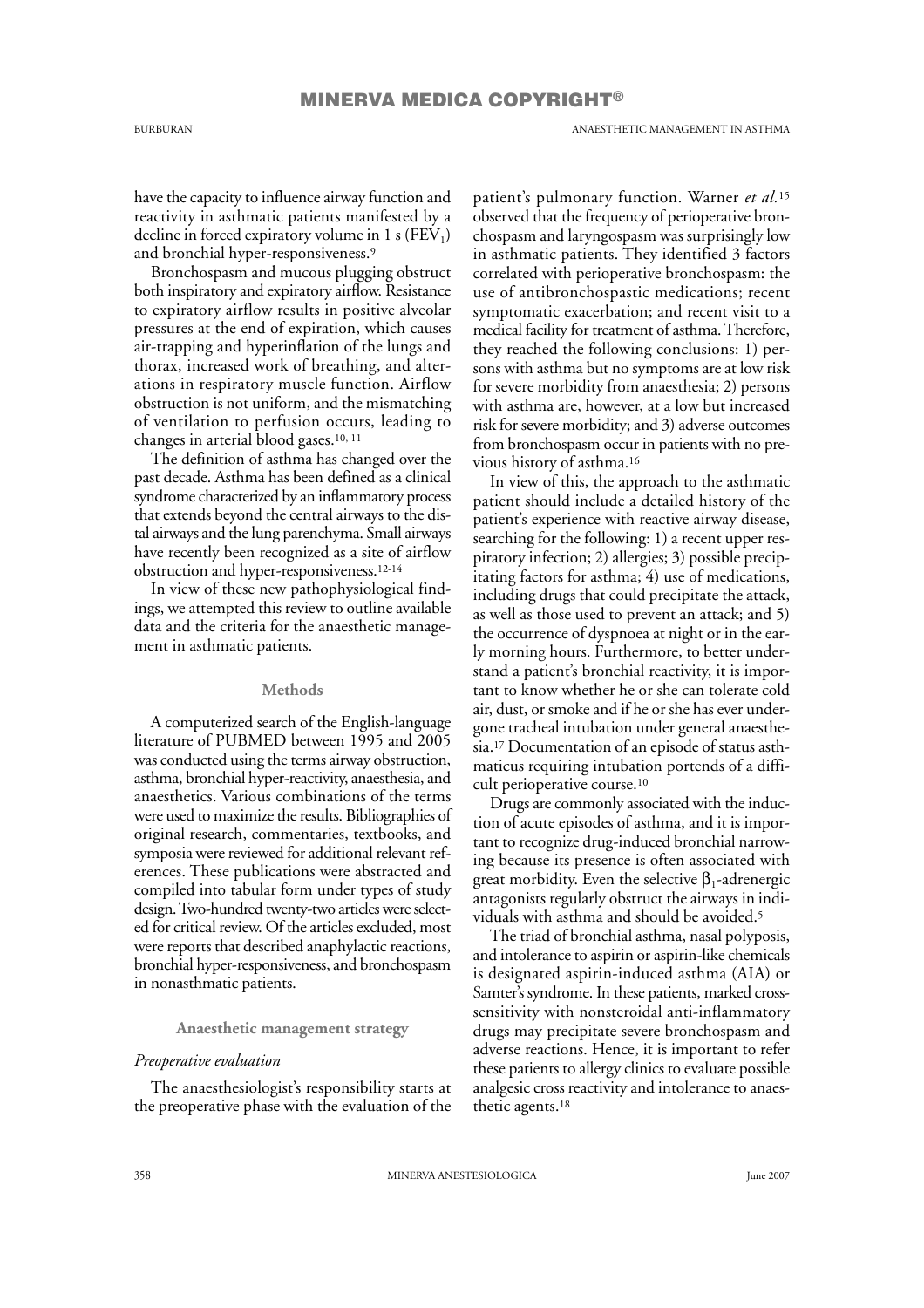# MINERVA MEDICA COPYRIGHT®

ANAESTHETIC MANAGEMENT IN ASTHMA BURBURAN

Physical examination of the lungs may be normal or reveal wheezing and/or other adventitial sounds. Preoperative wheezing is predictive of a difficult perioperative course. Indeed, if a severe asthmatic history and auscultatory wheezing are encountered during the initial screening, a consultation with the pulmonologist may be recommended. In severe cases of asthma, laboratory studies such as arterial blood gases and pulmonary function tests should be indicated in order to analyse the degree of respiratory impairment.<sup>19</sup> Preoperative spirometry is a simple means of assessing the presence and severity of airway obstruction as well as the degree of reversibility in response to bronchodilator therapy. An increase of 15% in  $\mathrm{FEV}_1$  is considered clinically significant.<sup>20</sup>

In asthmatic patients, chest roentgenogram even in acute asthma attacks often shows normal findings.<sup>17</sup>

# *Preoperative management of asthma*

In patients with reversible airway obstruction and bronchial reactivity, preoperative treatment with  $\beta_2$ -adrenergic agonists and corticosteroids should be considered.  $\beta_2$ -adrenergic agonists have been shown to attenuate the reflex bronchoconstriction following endotracheal intubation. Even with this intervention, significant bronchoconstriction and wheezing occurs following intubation.17, 21, 22

Combined treatment with corticosteroids and a  $\beta_2$ -adrenergic agonist can improve preoperative lung function and decrease the incidence of wheezing following endotracheal intubation.21, 23 Concerns about negative effects of perioperative treatment with corticosteroids in terms of wound healing and infection were not supported by studies in asthmatic patients receiving prophylactic treatment with corticosteroids perioperatively, and there is evidence that asthmatic patients who are treated with corticosteroids can undergo surgical procedures with a low incidence of complications.<sup>24</sup> Thus, preoperative treatment with combined corticosteroids [methylprednisolone (40 mg/day orally)] and salbutamol minimizes intubation-evoked bronchoconstriction in patients with reversible airway obstruction or with a history of severe bronchial hyper-reactivity.17, 21

According to Enright,<sup>11</sup> preoperative manage-

ment in asthmatics should include the following measures:

1. bronchospasm should be treated with inhaled  $\beta_2$ -agonists;

2. if a patient is at risk for complications, preoperative treatment with 40-60 mg of prednisone/day or hydrocortisone 100 mg every 8 h intravenously is suggested. Anyone with a preoperative  $FEV_1 < 80\%$  of predicted should receive steroids;

3. infections should be eradicated using antibiotics;

4. fluid and electrolyte imbalances should be corrected, given that high dose  $\beta_2$ -agonists can cause hypokalemia, hyperglycemia, and hypomagnesemia. In addition to that imbalance, there may be a decreased response to  $\beta_2$ -agonists and predisposition to cardiac arrhythmias;

5. prophylactic cromolyn treatment to prevent degranulation of mast cells and release of mediators should be continued;

6. chest physiotherapy improves sputum clearance and bronchial drainage;

7. other conditions such as *cor pulmonale* should be treated;

8. the patient should stop smoking in order to reduce carboxyhemoglobin levels.

# *Choice of anaesthetic technique*

Bronchial hyper-reactivity associated with asthma is an important risk factor for perioperative bronchospasm. The occurrence of this potentially life-threatening condition in anaesthesia practice varies from 0.17% to 4.2%.<sup>20</sup>

During general anaesthesia, with or without tracheal intubation, there is a reduction of tone in either the palatal or pharyngeal muscles accompanied by a lung volume reduction and an augmentation of the layer of liquid on the airway wall. These factors predispose to unstable airway conditions, airflow obstruction, and considerably greater airway resistance.<sup>25</sup>

Airway instrumentation causes reflex bronchoconstriction mediated by the parasympathetic nervous system.17, 26 In addition, evidence suggests that mechanical stimulation of the airways may activate the peripheral terminals of C-fibre afferents. These nerve fibres release substance P and neurokinin A, which can cause an increase in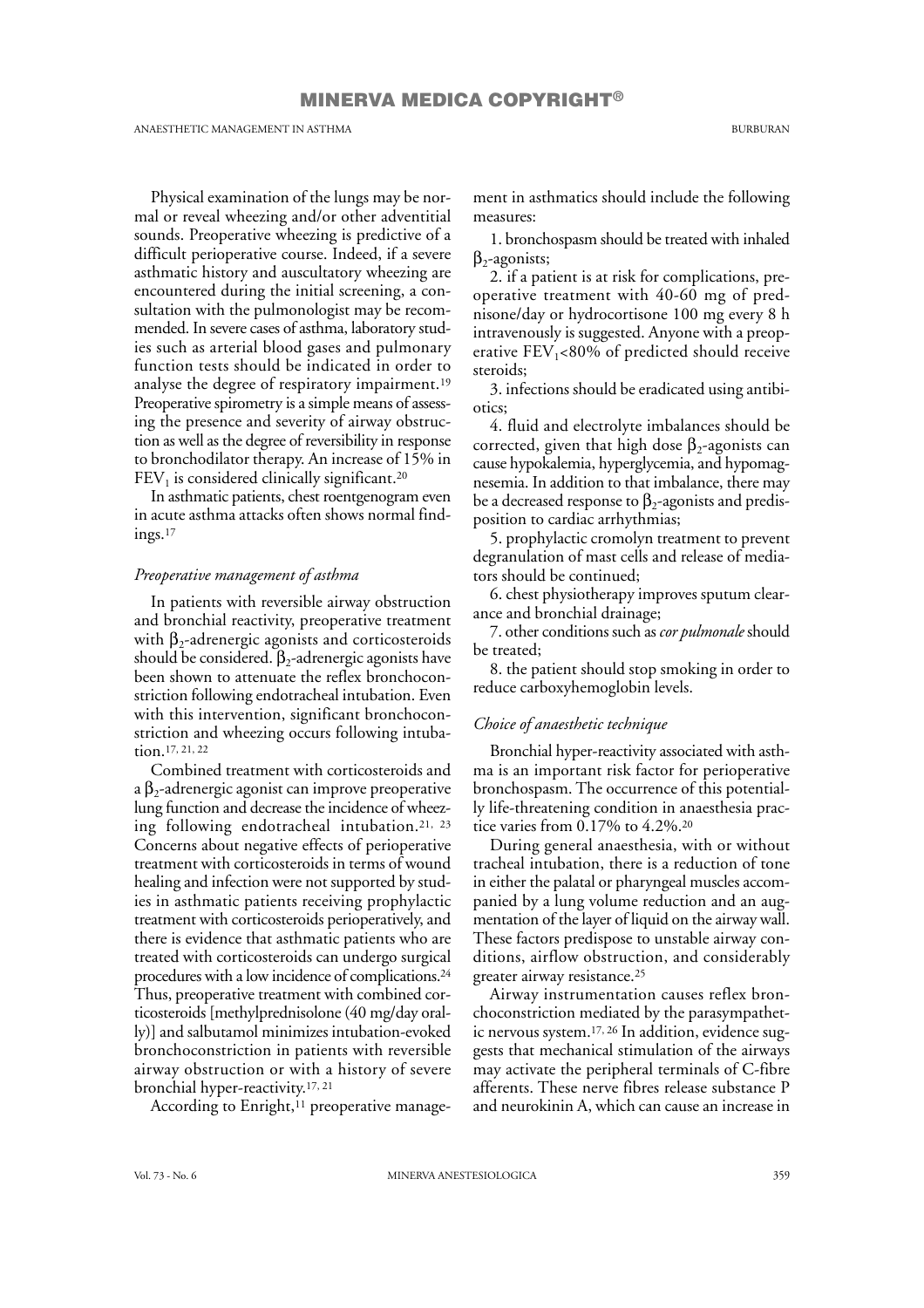MINERVA MEDICA COPYRIGHT®

vascular permeability, bronchial smooth muscle constriction, and local vasodilatation.27The anaesthesiologists' goal should be to minimize the risk of inciting bronchospasm and to avoid triggering *stimuli*.

The effect of endotracheal intubation, even in symptom-free asthmatics, was demonstrated by Groeben *et al.*<sup>28</sup> in a randomized double-blind fashion study of 10 volunteers with mild asthma who underwent endotracheal intubation under local anaesthesia. They performed lung function tests before and after intubation and observed over a 50% reduction in  $\rm{FEV}_1$  after the procedure. However, after prophylactic administration of a  $\beta_2$ -adrenergic agonist and topical lidocaine, the reduction in  $FEV<sub>1</sub>$  was lower (20%).

In summary, it is preferable to avoid airway instrumentation in asthmatic patients, and regional anaesthesia should always be considered for this purpose, as well as for reducing postoperative complications.<sup>17</sup>

Pregnancy can adversely affect the course of asthma, increasing perioperative risk in these patients. For this reason, regional anaesthesia is the technique of choice for pregnant asthmatics and parturients, especially if prostaglandins and their derivates are administered for abortion or operative delivery.20, 29

When regional anaesthesia is not feasible and general anaesthesia is required, prophylactic antiobstructive treatment, volatile anaesthetics, propofol, opioids, and an adequate choice of muscle relaxants minimize the anaesthetic risk.<sup>17</sup> In addition to this, the use of face masks and laryngeal mask airways have been reported to cause less airway irritation. Kim and Bishop <sup>30</sup> randomized 52 nonasthmatic patients to receive an endotracheal tube or a laryngeal mask airway under general anaesthesia; they observed that respiratory system resistance (Rrs) was lower in patients receiving laryngeal mask airways than in those submitted to endotracheal intubation. This result supports the idea that use of a laryngeal mask might be a more reliable alternative than endotracheal intubation.

# **PREMEDICATION**

Adequate sedation of the patient should be achieved in order to avoid perioperative complications. For this purpose, benzodiazepines are safe and do not alter bronchial tone.<sup>17</sup> In this context, Kil *et al.*<sup>31</sup> noticed that oral midazolam (0.5 mg/kg) did not change oxygen saturation, respiratory rate, and pulse rate in children with mild to moderate asthma undergoing dental treatment. Hence, midazolam at a dose of 0.5 mg/kg is a safe and effective means for sedation of patients with mild to moderate asthma.

#### INHALATIONAL ANAESTHETICS

Inhalational agents possess bronchodilatory effects, decrease airway responsiveness, and attenuate histamine-induced bronchospasm.<sup>10</sup> The mechanism is thought to be β-adrenergic receptor stimulation leading to increased intracellular cyclic-AMP. This has a direct bronchial muscle relaxing effect. Increased cAMP may bind free calcium within bronchial myoplasm and cause relaxation by negative feedback. It may impede antigen-antibody mediated enzyme production and the release of histamine from leukocytes as well.<sup>11</sup>

For all these reasons, volatile agents such as halothane and isoflurane have been recommended for general anaesthetic techniques in patients with obstructive airway diseases for many years, and they are even helpful to treat status asthmaticus. An exception should be made for desflurane, which can lead to increased secretions, coughing, laryngospasm, and bronchospasm.<sup>32</sup>

Thus far, studies using sevoflurane have shown controversial results. Rooke *et al.*<sup>33</sup> compared the bronchodilating efficacy of sevoflurane, isoflurane, and halothane after tracheal intubation in patients without asthma. In their study, halothane was not significantly better than isoflurane at reducing Rrs. Nonetheless, sevoflurane decreased Rrs more than either halothane or isoflurane.

Habre *et al.*<sup>34</sup> studied lung function in children with and without asthma receiving anaesthesia with sevoflurane and concluded that, in children with mild to moderate asthma, endotracheal intubation during sevoflurane anaesthesia was associated with an increase in Rrs that was not seen in nonasthmatic children. In spite of this, no apparent clinical adverse event was observed, and according to the Scalfaro *et al.* study,<sup>35</sup> a pre-anaesthetic treatment with inhaled salbutamol administered before sevoflurane anaesthesia can prevent that increase of Rrs.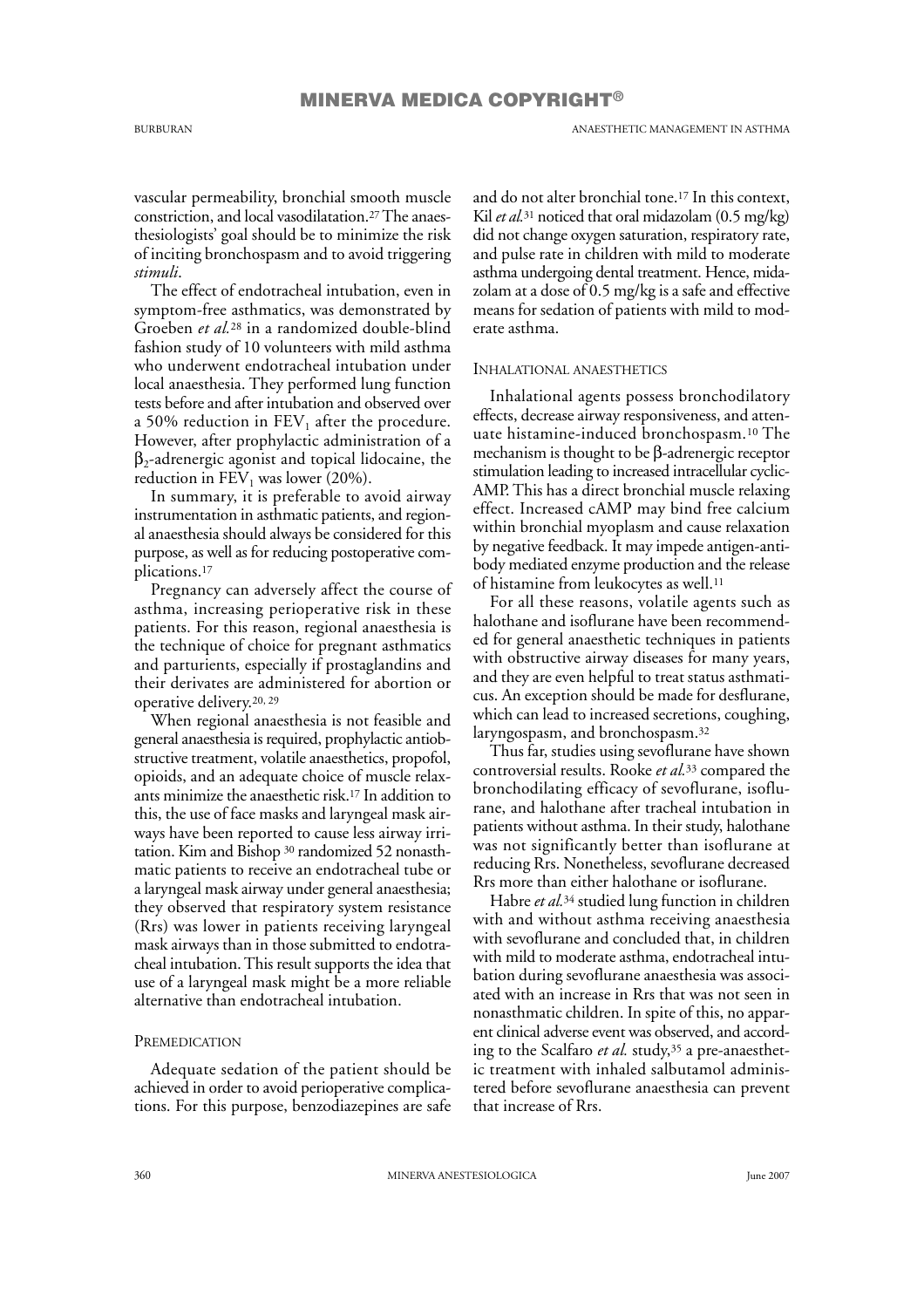Correa *et al.*<sup>36</sup> analysed the respiratory mechanics and lung histology in normal rats anaesthetised with sevoflurane. They observed that sevoflurane anaesthesia did not act at the airway level but at the lung periphery, stiffening lung tissues and increasing mechanical inhomogeneities. In addition, Takala *et al.*<sup>37</sup> evaluated pulmonary inflammatory mediators in bronchoalveolar lavage fluid after sevoflurane anaesthesia in pigs and reported that sevoflurane increased pulmonary leukotriene  $\emph{\emph{C}}_{4}$ ,  $\rm NO_{3}$ -, and  $\rm NO_{2}$ - production, suggesting an inflammatory response.

### INTRAVENOUS ANAESTHETICS

Ketamine is an *i.v.* general anaesthetic that is considered an attractive choice because of its sympathomimetic bronchodilatory properties and its effectiveness at preventing and reversing wheezing in patients with asthma who require anaesthesia and intubation.<sup>38</sup> Ketamine relaxes the bronchiolar musculature and prevents the bronchoconstriction induced by histamine, decreasing the risk of bronchospasm during the induction of anaesthesia. These effects derive from a direct action on bronchial muscle as well as a potentiation of catecholamines. Nonetheless, ketamine increases bronchial secretions and it is usual to administer an anticholinergic agent such as atropine or glycopyrrolate in conjunction. Hallucinations are the most unpleasant side effect of ketamine and can be minimized with concomitant sedation with benzodiazepines.<sup>10</sup> However, its effectiveness has not been demonstrated in a controlled trial.39, 40 Although previous studies analysed the effects of ketamine on central airways, Alves-Neto *et al.*41 observed in rats without pre-existing airway constriction that ketamine acted not at the airway level but at the lung periphery, increasing mechanical inhomogeneities, which may result from dilation of distal airways and alveolar collapse.

Brown and Wagner <sup>38</sup> examined the local airway effects of ketamine and propofol on attenuating direct and reflex-induced airway constriction. They developed a nonasthmatic animal model in which they administered ketamine and propofol directly to the airways *via* the bronchial artery and concluded that the major mechanism of bronchoprotection of ketamine and propofol is determined by an inhibition of neurally-induced bronchoconstriction.

Propofol, a widely used short-acting *i.v.* anaesthetic, has been associated with less bronchoconstriction during anaesthetic induction than other anaesthetic agents.<sup>42</sup> *In vitro* data suggest that propofol has a direct airway smooth muscle relaxant action.<sup>43</sup> Pizov *et al.*<sup>44</sup> in a randomized controlled clinical trial evaluated the incidence of wheezing in asymptomatic asthmatic and nonasthmatic patients receiving *i.v.* anaesthetic agents for induction of anaesthesia. They observed that both asthmatic and nonasthmatic patients who received a thiobarbiturate for induction had a greater incidence of wheezing than did patients receiving propofol. Similarly, Eames *et al.*<sup>45</sup> assessed Rrs in a nonasthmatic patient population with a high incidence of smoking and compared thiopental, etomidate, and propofol. They observed that tracheal intubation with propofol anaesthesia produced a lower Rrs than when thiopental or a relatively high dose of etomidate was used. To compare the effects of propofol anaesthesia in children with and without asthma, Habre *et al.*<sup>46</sup> induced anaesthesia with propofol, fentanyl, and atracurium and maintained with an infusion of propofol and 50% nitrous oxide in oxygen. Final results showed that respiratory mechanics were not altered by propofol anaesthesia in children both with and without asthma. In this context, Peratoner *et al.*<sup>47</sup> analysed the effects of propofol on respiratory mechanics in normal rats and correlated these parameters with lung histology, to define the sites of action of propofol. They observed that propofol acts at the airway level, decreasing respiratory system and lung impedances as a result of central airway dilation.

On the basis of the aforementioned, propofol is considered safe for patients with asthma who require timely intubation. Nevertheless, Nishiyama and Hanaoka <sup>48</sup> reported 2 cases of bronchoconstriction following propofol induction. Both patients had allergic problems, and it was postulated that it was the particular formulation of propofol which contained yolk lecithin and soybean oil that caused the problem. Accordingly, propofol should be used with caution in patients with allergic disease or drug-induced asthma.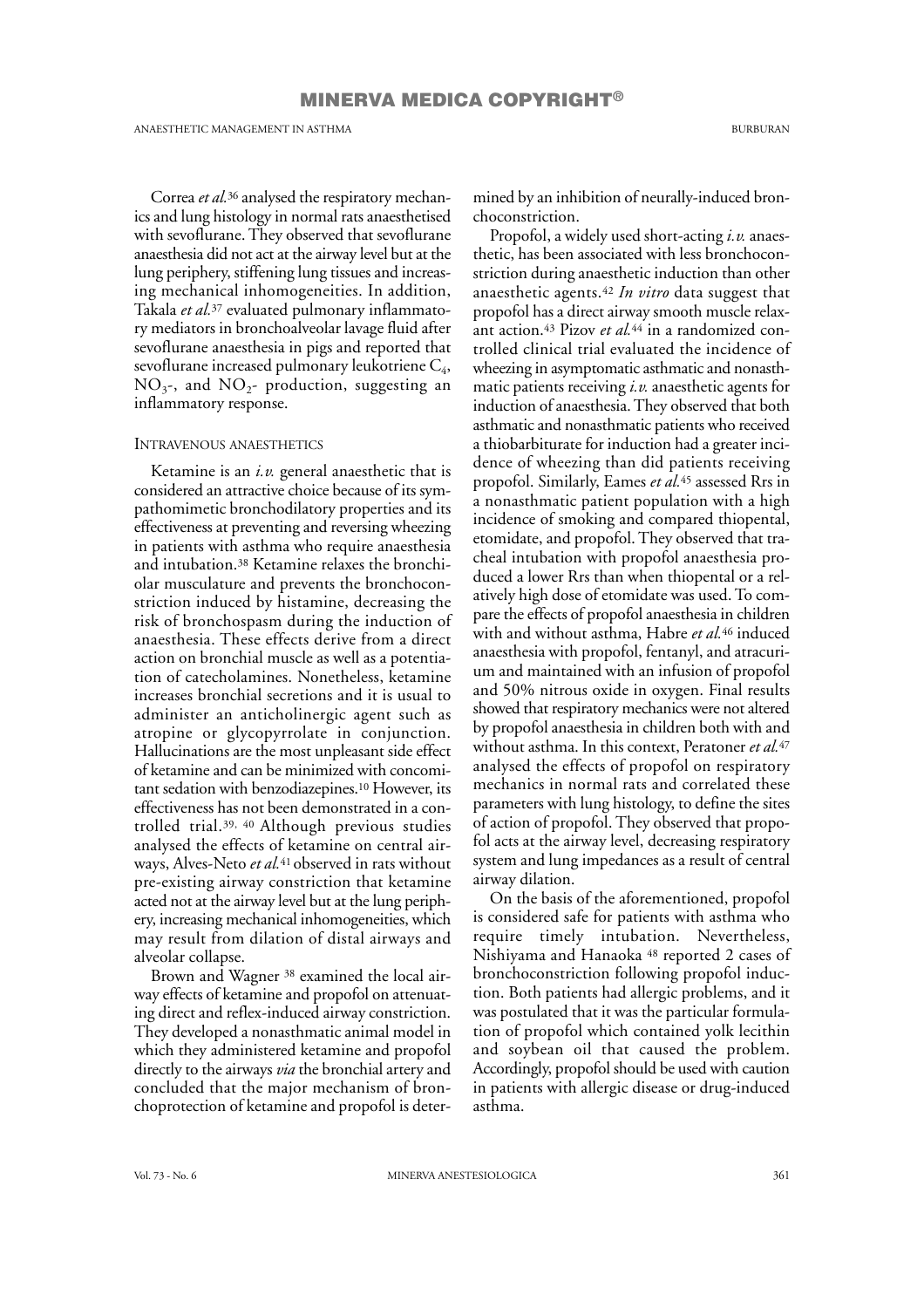BURBURAN ANAESTHETIC MANAGEMENT IN ASTHMA

# **OPIOIDS**

Although opioids could release histamine, they are considered safe for patients with increased bronchial reactivity. Fentanyl and its analogues are frequently used in the induction of anaesthesia, and they can lead to thorax rigidity that can be misinterpreted as bronchospasm. With slow injection, this effect is hardly observed.

Moreover, the suppression of the cough reflex and the deepening of anaesthesia level achieved after opioid administration can be helpful in asthmatic patients.<sup>17</sup>

# MUSCLE RELAXANTS

Depending on which type of muscarinic receptor is stimulated, increased or decreased bronchial tone and reactivity can be expected. It has been shown that muscle relaxants which affect  $\mathrm{M}_2$  receptors more than  $M_3$  receptors (gallamin, pipecuronium, rapacuronium) can cause and enhance bronchoconstriction.<sup>49</sup> Otherwise, muscle relaxants which seem to bind  $\mathrm{M}_3$  receptors more or at least the same way as  $\mathrm{M}_2$  receptors do not induce bronchospasm. Among those, vecuronium, rocuronium, cisatracurium, and pancuronium are considered safe.<sup>11</sup>

In addition to these direct effects on muscarinic receptors, atracurium and mivacurium dosedependently release histamine and have been identified as triggers of bronchoconstriction and should be used carefully in asthmatic patients.<sup>17</sup>

Furthermore, the reversal of muscle relaxation at the end of surgery should be avoided since neostigmine and physostigmine cause bradycardia, increased secretion, and bronchial hyper-reactivity. For this purpose, doses of muscle relaxants should be timed so as to be worn off at the end of surgery.<sup>11</sup>

# LOCAL ANAESTHETICS

Local anaesthetics of the amide type that attenuate and even block afferent and efferent nerve conduction of autonomic nerve fibres and autonomic reflexes, such as the coughing or bronchoconstriction reflex, can be suppressed with plasma concentrations of lidocaine below the toxic threshold of 5 mg/mL.<sup>50</sup> In asthmatic volunteers, *i.v.* lidocaine doses of 1-2 mg/kg of body weight significantly attenuated histamine-induced bronchoconstriction and can be used to attenuate the response to airway irritations like endotracheal suction or intubation. Groeben *et al.*<sup>51</sup> demonstrated that, in awake humans, both *i.v.* lidocaine and inhaled albuterol significantly increased the histamine threshold when given alone. They recommended preoperative treatment with inhaled albuterol and *i.v.* lidocaine to prevent reflex bronchospasm with tracheal intubation. Alternatively, Maslow *et al.*<sup>22</sup> studied 60 asthmatic patients and found that inhaled albuterol attenuated the airway response to tracheal intubation in asthmatic patients, while i.v. lidocaine did not.

Inhalation of lidocaine can attenuate the response to airway irritation with plasma concentrations lower than those following systemic administration.<sup>17</sup> Nevertheless, the attenuation of bronchial reactivity is preceded by a mild airway irritation 52, 53 that can be avoided with pretreatment with a  $\beta_2$ -adrenergic agonist or minimized by using lidocaine inhalation in a dose of 2 mg/kg as a 4% solution for topical anaesthesia.50This is the regimen that attenuates bronchial hyper-reactivity with the least airway irritation.<sup>54</sup> In addition, Hunt *et al.*<sup>55</sup> recruited 50 subjects with mild to moderate asthma to receive either an inhaled placebo or inhaled lidocaine 4% for 8 weeks. Their results showed that nebulized lidocaine was an effective therapy in those patients.

Moreover, local anaesthetics, absorbed from the epidural space to the blood, attenuate bronchial hyper-reactivity to chemical *stimuli*. Shono *et al.*<sup>56</sup> reported a case of a man with bronchial asthma under continuous epidural anaesthesia with 2% lidocaine in which wheezing gradually diminished after the epidural injection and completely disappeared over 155 min during continuous epidural injection of lidocaine. Wheezing reappeared 55 min after termination of the continuous epidural injection of lidocaine. This corroborates the hypothesis that regional anaesthesia in asthmatic patients, alone or in combination with general anaesthesia, is advantageous.

# **Treatment of intraoperative bronchospasm**

If intraoperative wheezing should develop, nonbronchospastic causes of wheezing (mechanical obstruction of the endotracheal tube, endo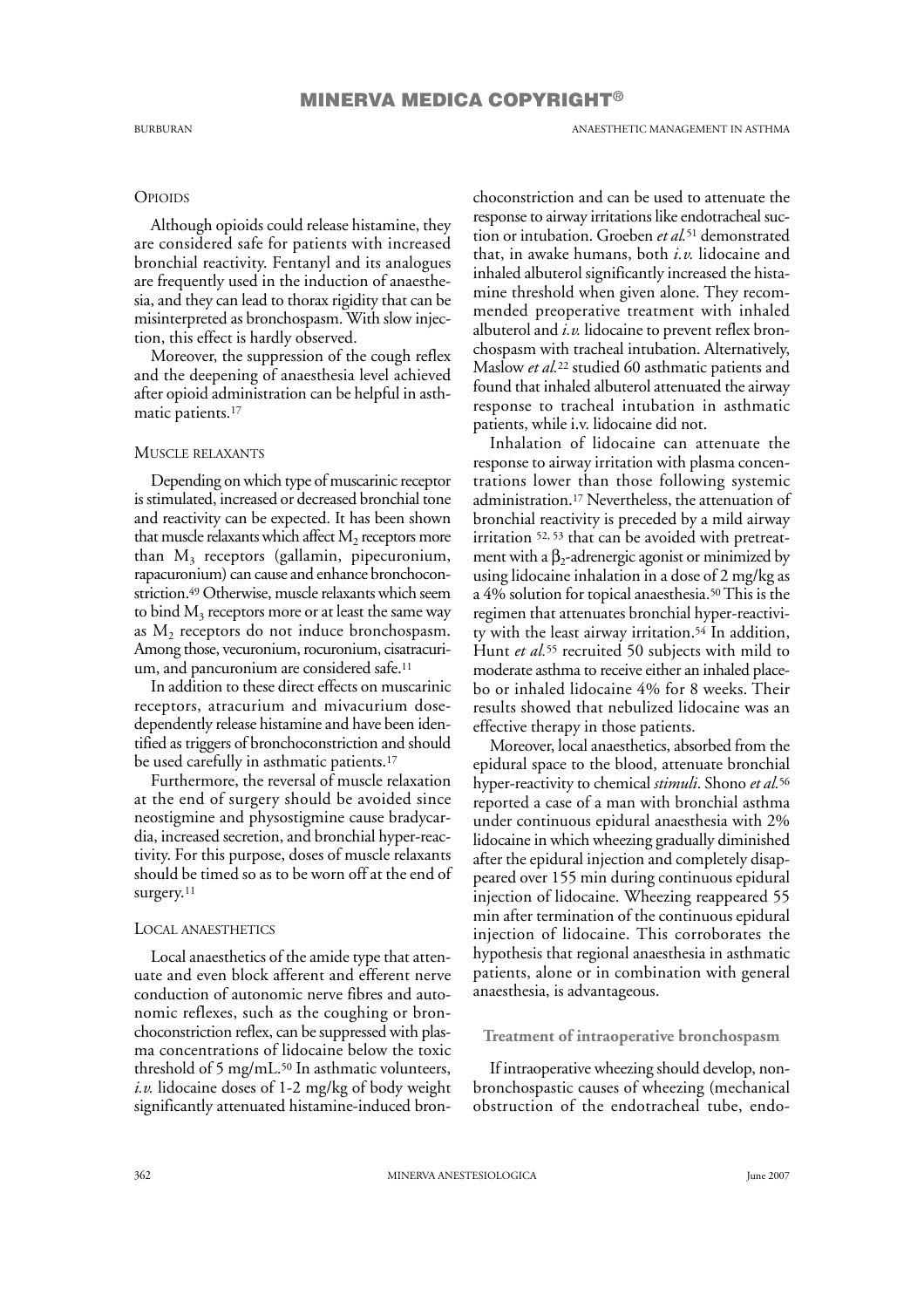bronchial intubation, pulmonary aspiration, pulmonary embolism, pulmonary oedema, tension pneumothorax, and negative pressure inspiration) must be ruled out.19The first step is to deepen the level of anaesthesia *via* the *i.v.* or inhalational route or both. Administration of 100% oxygen should be instituted to prevent hypoxemia.

 $\beta_2$ -agonists via metered dose inhaler should be administered through the airway. It is important to consider the fact that delivery of aerosolized agents during mechanical ventilation is not adequate, being estimated that as little as 1% to 3% of a dose of nebulized medication actually reaches the lungs of a patient on positive pressure ventilation. The amount of aerosol reaching the lungs could be improved by means of an increase in respiratory time, a reduction of respiratory rate, an increase in the volume of nebulizer fill, and positioning of the nebulizer between the Y-piece and catheter mount or on the inspiratory limb of the ventilator circuit Y-piece when jet nebulizers are used.<sup>27</sup>

Epinephrine, either subcutaneously or intravenously, can help in severely bronchospastic patients. Corticosteroids can be utilized, but their onset of action takes place within 4 to 8 h of administration.<sup>27</sup>

Leukotriene receptor antagonists and mast cell inhibitors have no use in acute bronchospasm. Intravenous aminophylline can be started, but side effects such as tachycardia and hypertension may limit its usefulness. As a result, methylxantines are no longer recommended for acute exacerbations.

A smooth, slow emergence minimizes the risk of bronchospasm. Deep extubation can be attempted if no airway difficulties were encountered during induction. If deep extubation is contraindicated, the patient may be taken to the postanesthesia care unit intubated and opioids administered to facilitate tolerance to the endotracheal tube. When the patient is awake and possesses appropriate airway reflexes, extubation can occur. Intravenous lidocaine may be of use in preventing bronchospasm with extubation.<sup>19</sup>

**Inhalation anaesthesia in** *status asthmaticus*

*Status asthmaticus* refers to acute asthma attacks in which the degree of bronchial obstruction is either severe from the onset or worsens and is not relieved by usual therapy in 30 to 60 min. The term refractory *status asthmaticus* describes those cases in which the patient's condition continues to deteriorate despite aggressive pharmacologic interventions and persists for more than 24 h.<sup>10</sup>

When conventional bronchodilators fail, the intensivist may resort to the use of drugs such as ketamine and inhalation anaesthesia. In this context, deep sedation is important not only to improve oxygenation but also to reduce cerebral metabolic requirements.<sup>57</sup>

Therapy with inhalational anaesthetic agents such as halothane, enflurane, isoflurane, and diethyl ether has been successfully used in the management of refractory *status asthmaticus*. 10, 58 Iwaku *et al.*<sup>59</sup> treated patients with *status asthmaticus* with isoflurane inhalation and observed that tidal volume, pH, and PaCO<sub>2</sub> improved after anaesthesia and that these patients stayed in the Intensive Care Unit (ICU) and underwent mechanical ventilation for a shorter period than those who were not treated with isoflurane.

Que and Lusaya <sup>60</sup> successfully used sevoflurane inhalation in a parturient in *status asthmaticus* for caesarean section. Schultz <sup>61</sup> reported the use of sevoflurane in a 26-year-old woman who presented to a rural critical access hospital emergency department in *status asthmaticus* and subsequently failed conventional therapy. Sevoflurane was administered for approximately 150 min, stabilizing the patient's condition enough to allow fixedwing air transport to a tertiary facility. Likewise, Mazzeo *et al.*<sup>57</sup> reported an 8-year-old boy treated with ketamine and sevoflurane and observed no episode of haemodynamic instability despite severe prolonged hypercapnia. Oxygenation was maintained and successful recovery followed without *sequelae*.

# **Conclusions**

Some anaesthetics have been used even for intractable *status asthmaticus*. Despite this, and the fact that the understanding of the pathophysiology of asthma has changed, there are only a few studies describing the sites and mechanisms of action of our frequently used anaesthetic agents in a chronically inflamed, hyper-responsive, and remodelled lung, as seen in asthmatic patients.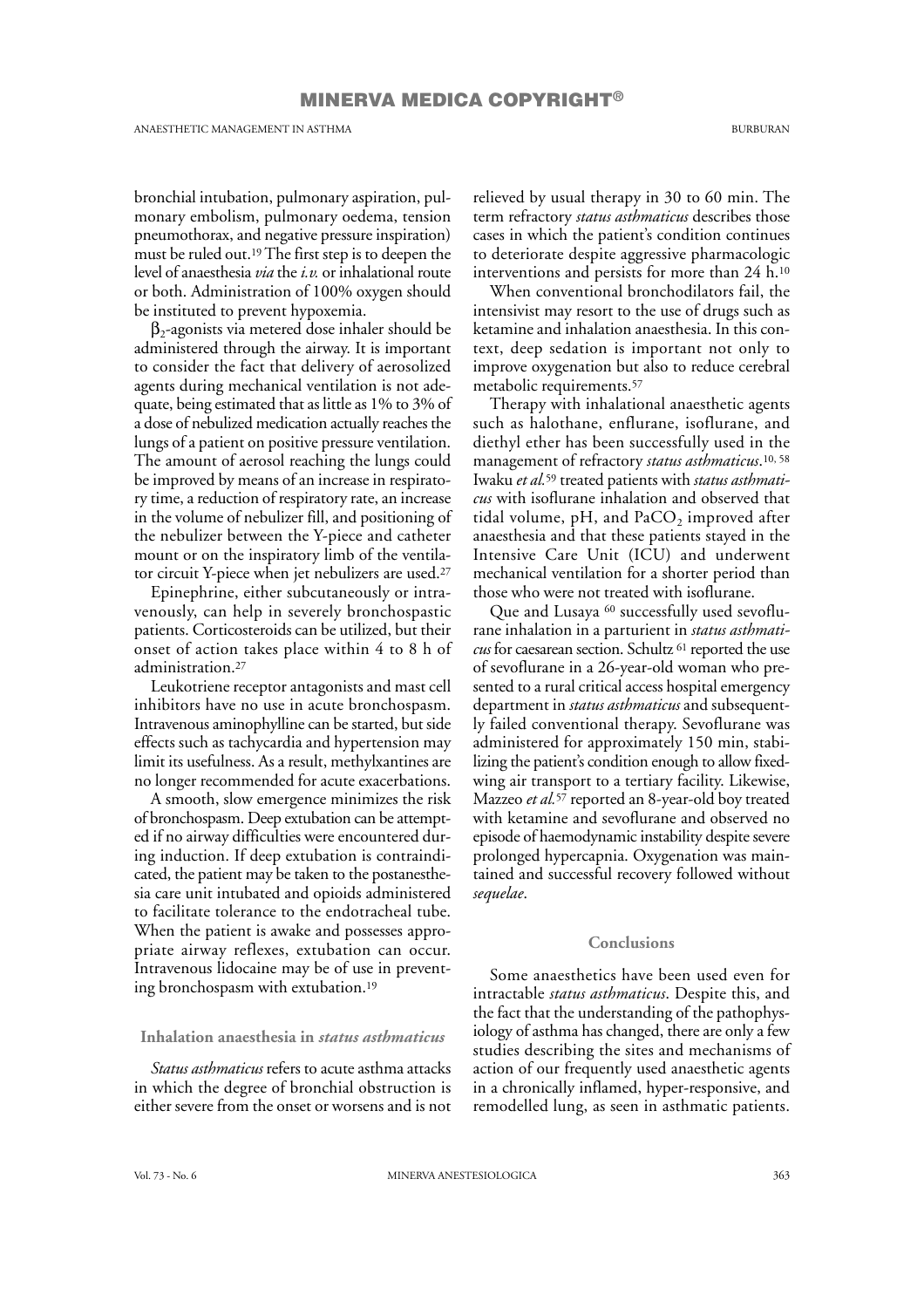Knowledge of these mechanisms will stimulate a great revolution in anaesthetic management, allowing anaesthesiologists and intensivists to optimise the use of anaesthetic drugs and techniques in those patients, and it will direct researchers to develop new drugs effective not only on inhibiting hyper-responsiveness and producing bronchodilation, but also on reducing or even suppressing the underlying inflammation process and remodelling. Therefore, the incidence of anaesthetic complications and adverse events will be strongly minimized, which will be very beneficial to patients and physicians.

#### **References**

- 1. Beasley R, Crane J, Lai CK, Pearce N. Prevalence and etiology of asthma. J Allergy Clin Immunol 2000;105: S466-72.
- 2. Sunyer J, Anto JM, Tobias A, Burney P. Generational increase of self-reported first attack of asthma in fifteen industrialized countries. European Community Respiratory Health Study (ECRHS). Eur Respir J 1999;14:885-91.
- 3. CDC. From the Centers for Disease Control and Prevention. Self-reported asthma prevalence and control among adults-United States, 2001. JAMA 2003;289: 2639-40.
- 4. Arif AA, Borders TF, Patterson PJ, Rohrer JE, Xu KT. Prevalence and correlates of paediatric asthma and wheezing in a largely rural USA population. J Paediatr Child Health 2004;40:189-94.
- 5. McFadden Jr ER. Asthma. In: Kasper DL, Braunwald EL, Fauci AS, Hauser SL, Longo DL, Jameson JL *et al.* editors. Harrison's Principles of Internal Medicine. 16th ed. New York: McGraw-Hill Companies, Inc.; 2005.p.1510-1.
- 6. Homer RJ, Elias JA. Airway remodeling in asthma: therapeutic implications of mechanisms. Physiology 2005;20:28- 35.
- 7. Chen FH, Samson KT, Miura K, Ueno K, Odajima Y, Shougo T *et al.* Airway remodeling: a comparison between fatal and nonfatal asthma. J Asthma 2004;41:631-8.
- 8. Nakagawa T, Hoshino M. Airway remodeling in asthma: an introduction. Clin Rev Allergy Immunol 2004;27:1-2.
- 9. Vignola AM, Mirabella F, Costanzo G, Di Giorgi R, Gjomarkaj M, Bellia V *et al.* Airway remodeling in asthma. Chest 2003;123:S417-22.
- 10. Jagoda A, Shepherd SM, Spevitz A, Joseph MM. Refractory asthma, Part 1: Epidemiology, pathophysiology, pharmacologic interventions. Ann Emerg Med 1997;29:262-74.
- 11. Enright A. Bronchospastic disease and emergency surgery. Middle East J Anesthesiol 2004;17:927-38.
- 12. Xisto DG, Farias LL, Ferreira HC, Picanco MR, Amitrano D, Lapa ES Jr *et al.* Lung parenchyma remodeling in a murine model of chronic allergic inflammation. Am J Respir Crit Care Med 2005;171:829-37.
- 13. Tulic MK, Hamid Q. Contribution of the distal lung to the pathologic and physiologic changes in asthma: potential therapeutic target Roger S. Mitchell lecture. Chest 2003;123:S348- 55.
- 14. Tulic MK, Christodoulopoulos P, Hamid Q. Small airway inflammation in asthma. Respir Res 2001;2:333-9.
- 15. Warner DO, Warner MA, Barnes RD, Offord KP, Schroeder DR, Gray DT *et al.* Perioperative respiratory complications in patients with asthma. Anesthesiology 1996;85:460-7.
- 16. Bishop MJ, Cheney FW. Anesthesia for patients with asthma. Low risk but not no risk. Anesthesiology 1996;85:455-6.
- 17. Groeben H. Strategies in the patient with compromised respiratory function. Best Pract Res Clin Anaesthesiol 2004;18:579-94.
- 18. Celiker V, Basgul E. Anaesthesia in aspirin-induced asthma. Allergol Immunopathol 2003;31:338-41.
- 19. Stasic AF. Perioperative implications of common respiratory problems. Semin Pediatr Surg 2004;13:174-80.
- 20. Bremerich DH. Anesthesia in bronchial asthma. Anasthesiol Intensivmed Notfallmed Schmerzther 2000;35:545-58.
- 21. Silvanus MT, Groeben H, Peters J. Corticosteroids and inhaled salbutamol in patients with reversible airway obstruction markedly decrease the incidence of bronchospasm after tracheal intubation. Anesthesiology 2004;100:1052-7.
- 22. Maslow AD, Regan MM, Israel E, Darvish A, Mehrez M, Boughton R *et al.* Inhaled albuterol, but not intravenous lidocaine, protects against intubation-induced bronchoconstriction in asthma. Anesthesiology 2000;93:1198-204.
- 23. Barnes PJ. Mechanisms of action of glucocorticoids in asthma. Am J Respir Crit Care Med 1996;154:S21-6; discussion S6-7.
- 24. Kabalin CS, Yarnold PR, Grammer LC. Low complication rate of corticosteroid-treated asthmatics undergoing surgical procedures. Arch Intern Med 1995;155: 1379-84.
- 25. Burwell DR, Jones JG. The airways and anaesthesia I. Anatomy, physiology and fluid mechanics. Anaesthesia 1996;51:849-57.
- 26. Barnes PJ. What is the role of nerves in chronic asthma and symptoms? Am J Respir Crit Care Med 1996;153:S5-8.
- 27. Jagoda A, Shepherd SM, Spevitz A, Joseph MM. Refractory asthma, Part 2: Airway interventions and management. Ann Emerg Med 1997;29:275-81.
- 28. Groeben H, Schlicht M, Stieglitz S, Pavlakovic G, Peters J. Both local anesthetics and salbutamol pretreatment affect reflex bronchoconstriction in volunteers with asthma undergoing awake fiberoptic intubation. Anesthesiology 2002;97:1445-50.
- 29. Kuczkowski KM. Labor analgesia for the parturient with respiratory disease: what does an obstetrician need to know? Arch Gynecol Obstet 2005;272:160-6.
- 30. Kim ES, Bishop MJ. Endotracheal intubation, but not laryngeal mask airway insertion, produces reversible bronchoconstriction. Anesthesiology 1999;90:391-4.
- 31. Kil N, Zhu JF, VanWagnen C, Abdulhamid I. The effects of midazolam on pediatric patients with asthma. Pediatr Dent 2003;25:137-42.
- 32. Goff MJ, Arain SR, Ficke DJ, Uhrich TD, Ebert TJ. Absence of bronchodilation during desflurane anesthesia: a comparison to sevoflurane and thiopental. Anesthesiology 2000;93:404-8.
- 33. Rooke GA, Choi JH, Bishop MJ. The effect of isoflurane, halothane, sevoflurane, and thiopental/nitrous oxide on respiratory system resistance after tracheal intubation. Anesthesiology 1997;86:1294-9.
- 34. Habre W, Scalfaro P, Sims C, Tiller K, Sly PD. Respiratory mechanics during sevoflurane anesthesia in children with and without asthma. Anesth Analg 1999;89:1177-81.
- 35. Scalfaro P, Sly PD, Sims C, Habre W. Salbutamol prevents the increase of respiratory resistance caused by tracheal intubation during sevoflurane anesthesia in asthmatic children. Anesth Analg 2001;93:898-902.
- 36. Correa FC, Ciminelli PB, Falcao H, Alcantara BJ, Contador RS, Medeiros AS *et al.* Respiratory mechanics and lung histology in normal rats anesthetized with sevoflurane. J Appl Physiol 2001;91:803-10.
- 37. Takala RS, Soukka HR, Salo MS, Kirvela OA, Kaapa PO, Rajamaki AA *et al.* Pulmonary inflammatory mediators after sevoflurane and thiopentone anaesthesia in pigs. Acta Anaesthesiol Scand 2004;48:40-5.
- 38. Brown RH, Wagner EM. Mechanisms of bronchoprotection by anesthetic induction agents: propofol *versus* ketamine. Anesthesiology 1999;90:822-8.
- 39. Howton JC, Rose J, Duffy S, Zoltanski T, Levitt MA.